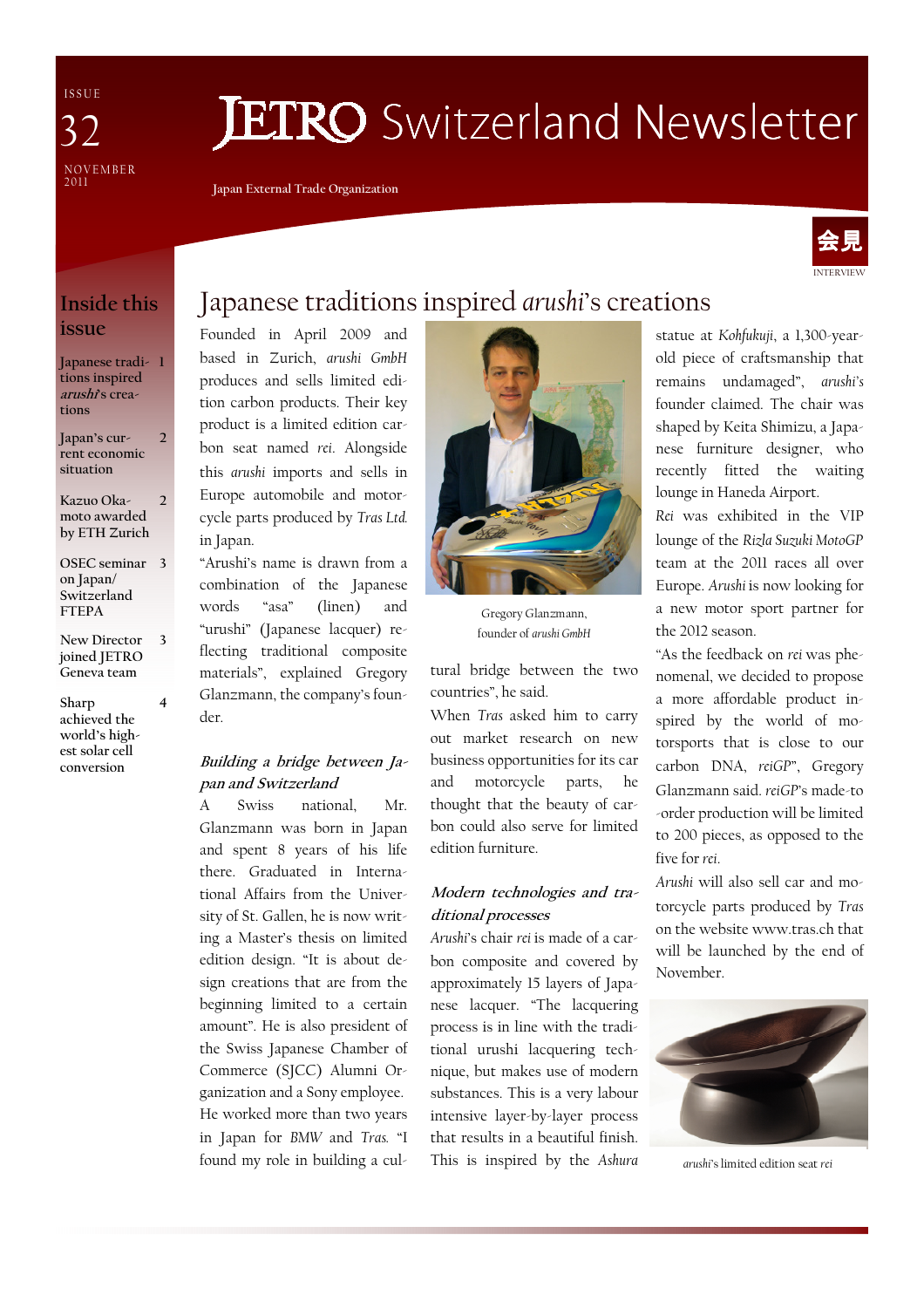## Japan's current economic situation

Japan's economy is recovering after March 11 earthquake. However, its exports are affected by the high yen and the slowdown in overseas economies that results from the financial turmoil and the impact on industrial output in Asia of the flooding in Thailand.

According to the Bank of Japan (BoJ), "Japan's economic activity has continued picking up, but at a more moderate pace mainly due to effects of a slowdown in overseas economies" (November monthly report).

Japan's GDP increased 1.5% in the July-September period from the previous quarter, showing a 6% rose at annualized rate. On this period, the domestic demand increased 1.0%, whereas net exports of goods and services were up only 0.4% from the previous quarter



Development of real GDP and its components (seasonally adjusted series) Changes from the previous quarter Source: Cabinet Office

#### (see graph).

On an annual basis, Japan's exports decreased 3.7% in October, due mainly to a slowdown in Asian economies. Exports to Asia declined 6.6%, whereas exports to North America and Western Europe were down respectively 2.7% and 0.1% on this period. As a result, orders received for machinery fell 3.7% in September from the previous month on a seasonally adjusted basis. However, imports rose 17.9%. More specifically, imports of mineral fuels and chemicals were up respectively 35.6% and 21.2%.

The domestic demand is picking up. As mentioned by the BoJ in its monthly report, "business fixed investment has been increasing moderately, aided partly by the restoration of disaster-stricken facilities" and "private consumption has remained firm".

Furthermore, the unemployment rate declined to 4.1% in September from 5.0% a year earlier.

## Kazuo Okamoto awarded by ETH Zurich





On the right: Kazuo Okamoto, Chairman of Hino Motors, Ltd. (Oliver Bartenschlager / ETH Zürich)

ETH Zurich awarded honorary doctorate to Kazuo Okamoto, Chairman of Hino Motors, Ltd., for the development of innovative technologies and especially Toyota's hybrid engines. The ceremony was held on November 19, 2011, on the occasion of the 156<sup>th</sup> ETH Day. In his speech, Prof. Dimos Poulikakos (Department of Mechanical and Process Engineering) emphasized the role played by Kazuo Okamoto in the development of the Prius hybrid car. Under his leadership, Toyota developed in 1997 the first mass-produced hybrid cars in the world. It produced cars with 1.5 L engine that consumed only less than four liters per 100 kilometer. Following the development and the success of the second generation of the Prius, Toyota estimated itself that it is responsible for a reduction by 11 million tons of CO2 emissions.

Graduated from the University of Tokyo, Kazuo Okamoto began his career at Toyota Motor Corporation in 1967. He is also today the Vice-Chairman and Representative Director of Toyota, as well as the President of the "Society of Automotive Engineering of Japan" (JSAE).

As Prof. Poulikos claimed, Kazuo Okamoto continues to "fight enthusiastically for the idea of green cars that allow the humanity to remain mobile while reducing CO2 emissions".

**SITUATION** 

動向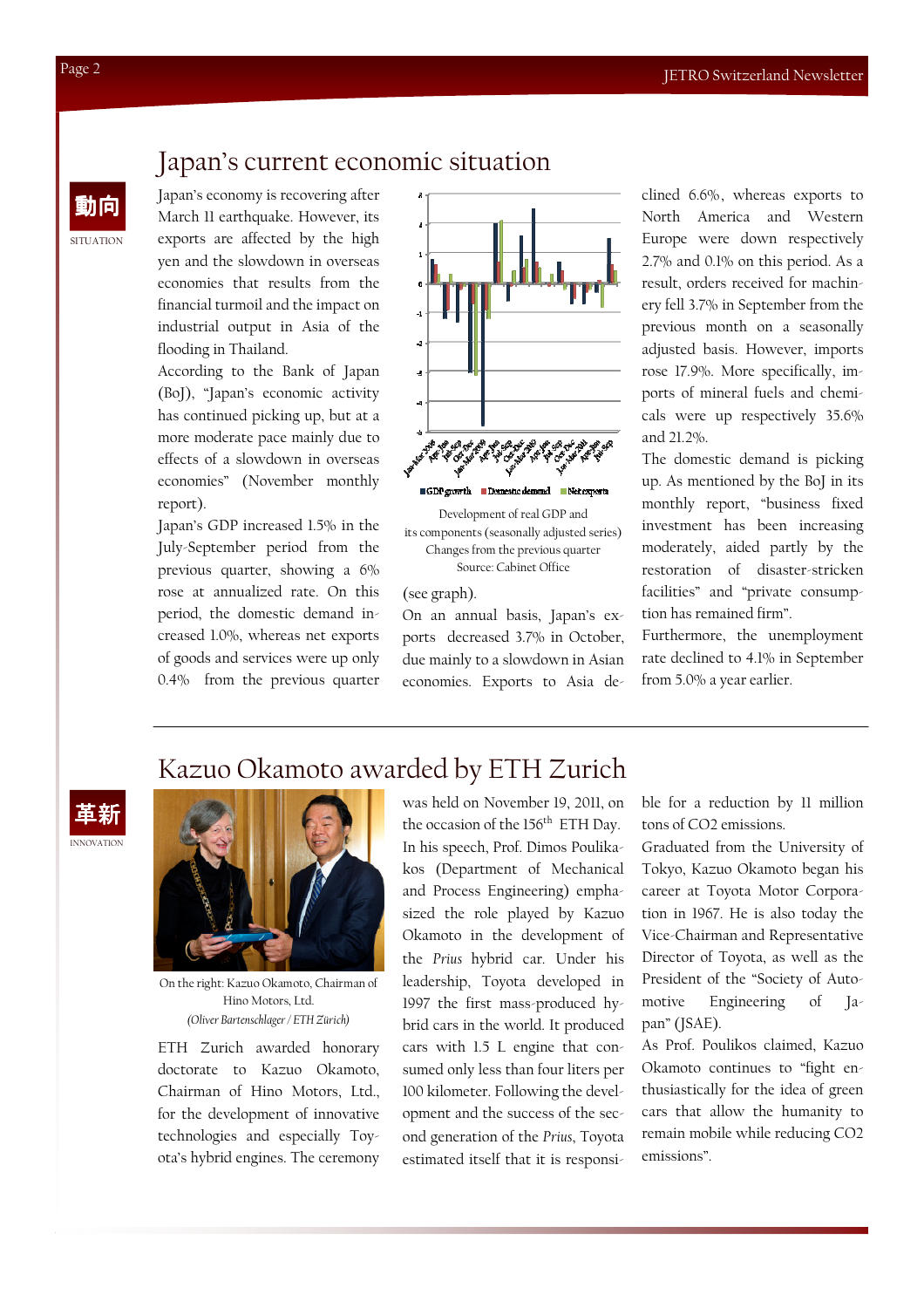## OSEC seminar on Japan/Switzerland FTEPA



Wolfgang Schanzenbach, OSEC Regional Director Asia Pacific

The OSEC organized a seminar on November 8, 2011. It focused on Japan / Switzerland Free Trade and Economic Partnership Agreement.

Following the welcome statement of Wolfgang Schanzenbach, OSEC Regional Director Asia Pacific, Marcel Germann introduced OSEC services. Head of Swiss Business Hub Roger Zbinden also

made reference to a number of companies that successfully expanded their business activities in Japan.

Manabu Eto, new Director General of JETRO Geneva, introduced the history of our organization. Initially named "Japan Export Trade Research Organization", the Organization has now 36 domestic offices and 73 offices in 55 countries. Mr. Eto showed that its objectives have changed in the 1980s and again in the 2000s. It now aims at promoting exports and overseas investments in Japan.

#### Introduction of the FTEPA

Manabu Eto also explained the main features of the Japan/ Switzerland Free Trade and Economic Partnership Agreement (FTEPA), showing that there is still room for improvements.



Manabu ETO, JETRO Geneva Director General

A study made by the University of Zurich was presented by Dr. Patrick Ziltener. This study shows that the FTEPA is used by 39.1% of Swiss firms exporting to Japan and 30.0% of Japanese companies exporting to Switzerland. The Agreement is mainly used in the fields of vehicle (73.0%), plastic (43.6%), base metal (46.8%) and textile industries (47.0%).

### New Director joined JETRO Geneva team

Kayo Hokinoue has joined JETRO Geneva team this month as a new Director.

She has served JETRO at its headquarters since April 1991. "I spent half of my carrier at JETRO in the public relations division, trying to introduce the right person or appropriate organization to answer questions asked by journalists. Those questions were about economic trends and external trade procedures". She arranged seminars, elaborated TV programs and interviewed a large number of entrepreneurs. In addition, she has a



good knowledge in French and worked for JETRO Paris in 2004. At JETRO Geneva, she will help

Japanese SMEs to expand into Switzerland and promote R&D relationships between the two countries. She will also publish some articles for the JETRO Daily News and JETRO Sensor.

What impressed her in Switzerland? "I am amazed by the beauty of Swiss landscapes", she said. She went to the Jungfrau and Matterhorn seven years ago. She is now planning to visit a number of cities on the Leman Lake side. As a fan of classical music, she also wants to attend some piano and violin concerts, as well as ballets.

# 活動

ACTIVITY

ACTIVITY

活動